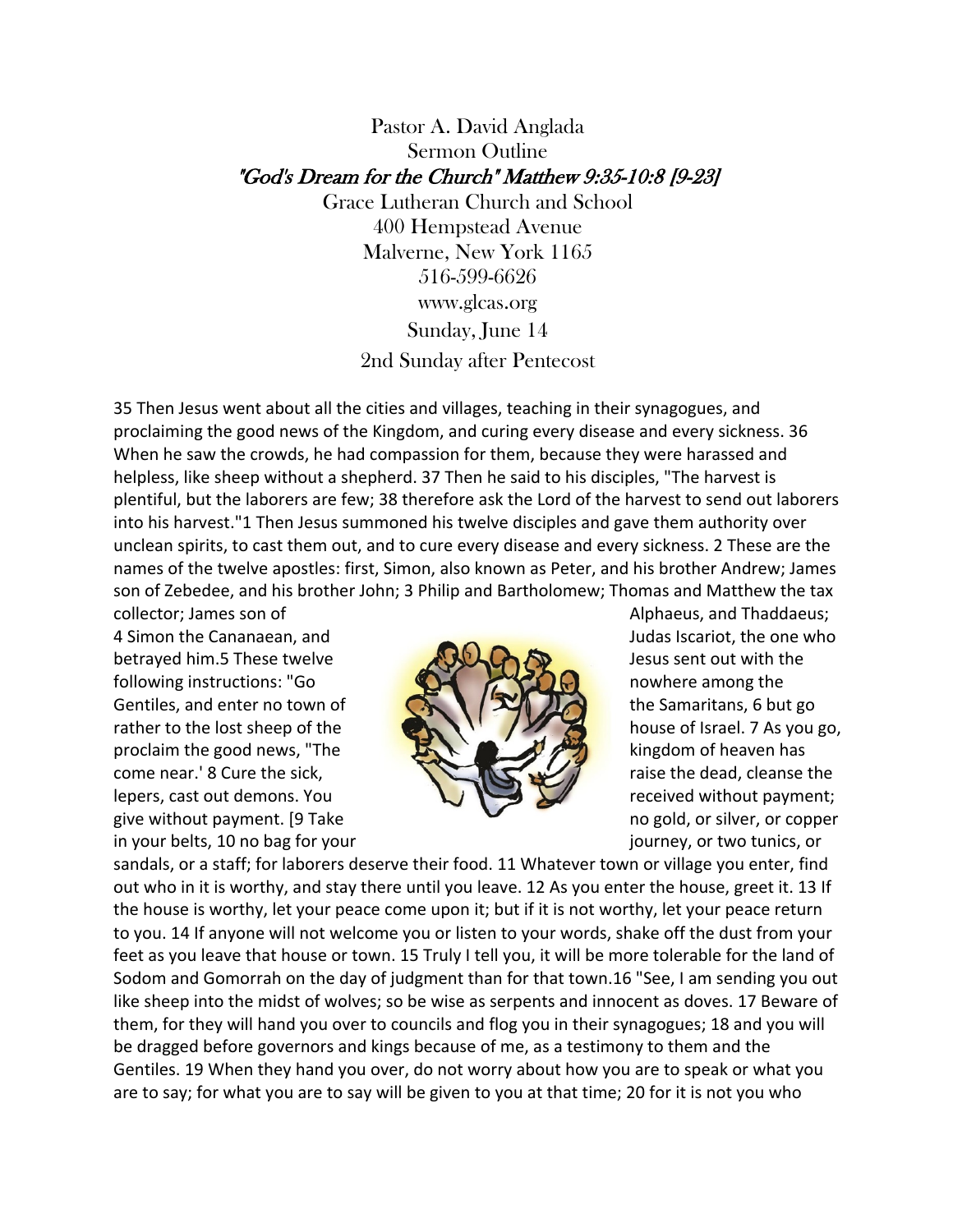speak, but the Spirit of your Father speaking through you. 21 Brother will betray brother to death, and a father his child, and children will rise against parents and have them put to death; 22 and you will be hated by all because of my name. But the one who endures to the end will be saved. 23 When they persecute you in one town, flee to the next; for truly I tell you, you will not have gone through all the towns of Israel before the Son of Man comes.]

#### **Prayer for Illumination:**

We thank you for the life and ministry of Jesus and the mission of the apostles. We pray that we *may be faithful to your covenant and that we may answer with Israel of old, "All that the Lord has spoken we do. "We ask that we may continue as your possession and be to you as a kingdom of priests and a holy nation. Amen.* 

I would like to ask you a question, what are your dreams for your life? Second question, what is God's dream for your life? Thirdly, what is God's dream for our congregation?

In our assigned gospel text today, known as Jesus' missionary sermon. Jesus calls the twelve disciples to follow Him, but equally important Jesus' authorizes the twelve disciples to share in the work of preaching/proclaiming that the Kingdom of heaven has come near.

Before Jesus commissions the twelve disciples to share in his work, Matthew the gospel writer wants to make sure that his followers identified the basics strands in what Jesus set out to do:

The first Jesus set out to teach (Matthew 4:23) Jesus went through Galilee, teaching in their synagogues. Secondly, Jesus set out to proclaim the Good News of the Kingdom of God. Secondly, Jesus set out to proclaim the Good News of the Kingdom-He say's your sins are forgiven. Thirdly, Jesus set out to cure the sick.

Matthew, the gospel writer, informs us that Jesus is moved with compassion for the people. It appears to me that Jesus understands compassion, both emotionally and intellectually. "They were like a sheep without shepherd caring for them." Jesus was moved with compassion, because the community He was ministering too were both poor and the oppressed. Likewise, they were harassed and helpless, like sheep without a shepherd.

Afterward, we hear Jesus making an urgent plea to his disciples, "the harvest is ready" let us listen to the words Jesus says regarding the harvest. "The harvest is plentiful, but the laborers are few; therefore, ask the Lord of the harvest to send out laborers into his harvest."

People of God this is an urgent plea; we must take care of the harvest ASP. We have no time to waste; if we do not take care of crops, we will lose them. Jesus uses an illustration that is familiar to the community he was reaching out to; furthermore, he is contextual. Jesus was revealing his dreams with his followers.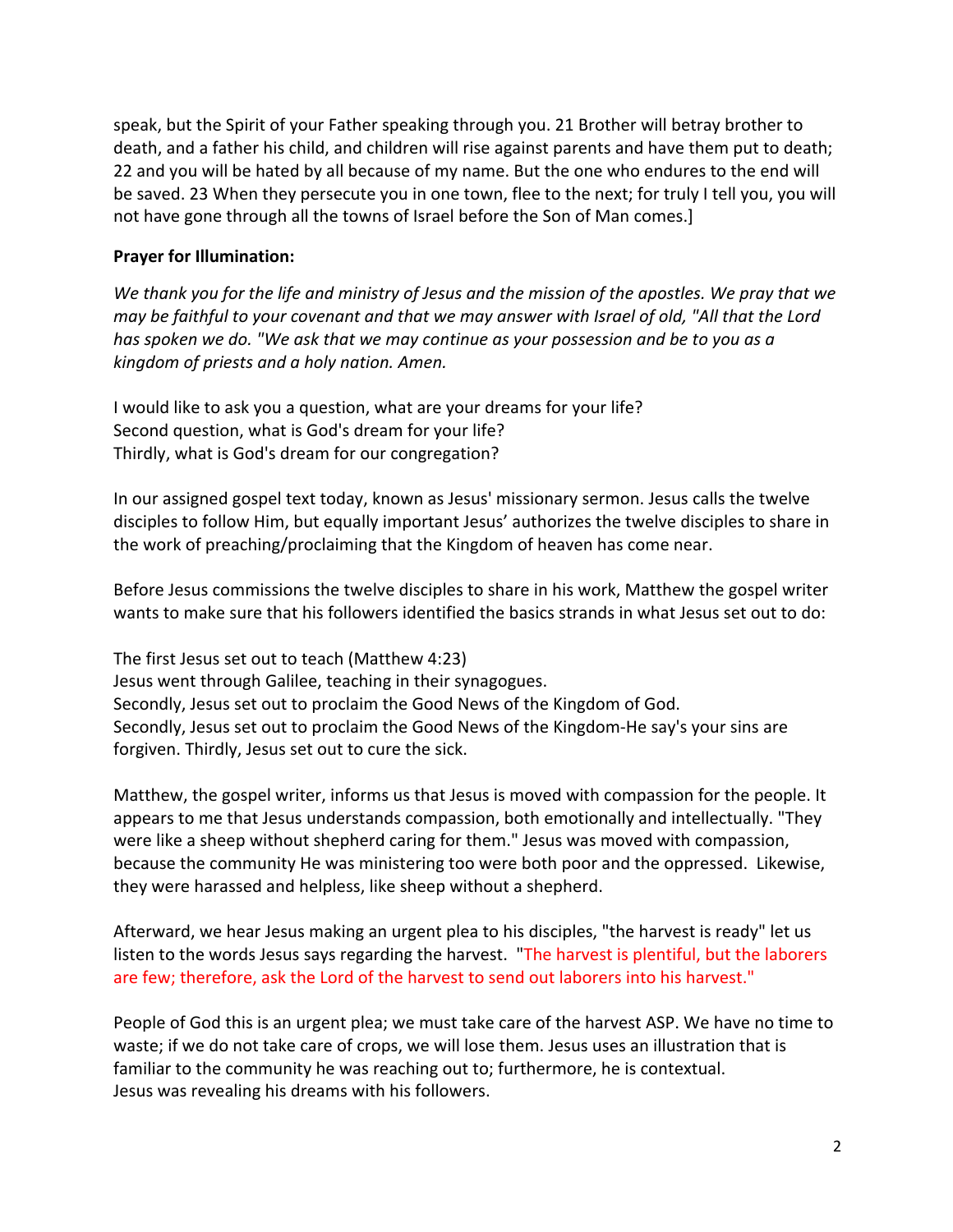After his short homily Jesus, calls the disciples to follow him on a missionary journey.

Jesus calls his disciples by name.

Peter-Petros-solid rock the one who denies Jesus, when Jesus is arrested. Tomas, the one who does not believe the words of the other disciples, Thomas refused to believe until he comes face to face with Jesus.

Matthew, the tax collector, who was known for raising taxes on poor people But when Matthew meets-face to face, Jesus turned him around. From being hated by people to be liked by people.

Let us take James and John, two brothers, one was known as quick temper and the other with his issues. Simon, who was a zealot, an enemy of Rome. He even calls Judas to follow him and the other disciples:

What is so amazing? Is that Jesus called individuals who were not perfect, men who were broken individuals. Men who were running from their mere existence. What the disciples have in common was that they were human beings who were not perfect. They fail short of perfection

Yet, Jesus finds it fit to call them to serve during their life's challenges and difficulties. Jesus calls wounded healers.

Christ shared his dream with them.

The dream Jesus shared with them is:

First and foremost, the disciples are sent in pairs. Most important, they are not solo acts; they are commissioned to enter the world to work in collaboration with others.

Think about this the Lone Ranger had to Danto, who accompany him, especially when he needed a hand. God's Dream for the church: To be compassionate for the least of these To bring healing over illness and evilness in the world. To cure the sick To raise the dead To bring a word of salvation To proclaim Good News To be depended on God himself To go into the world with a humble spirit God will place his words in your lips You are being sent into difficult situations You will be persecuted for my sake, Jesus tells them.

You are to be utterly dependent on God for everything.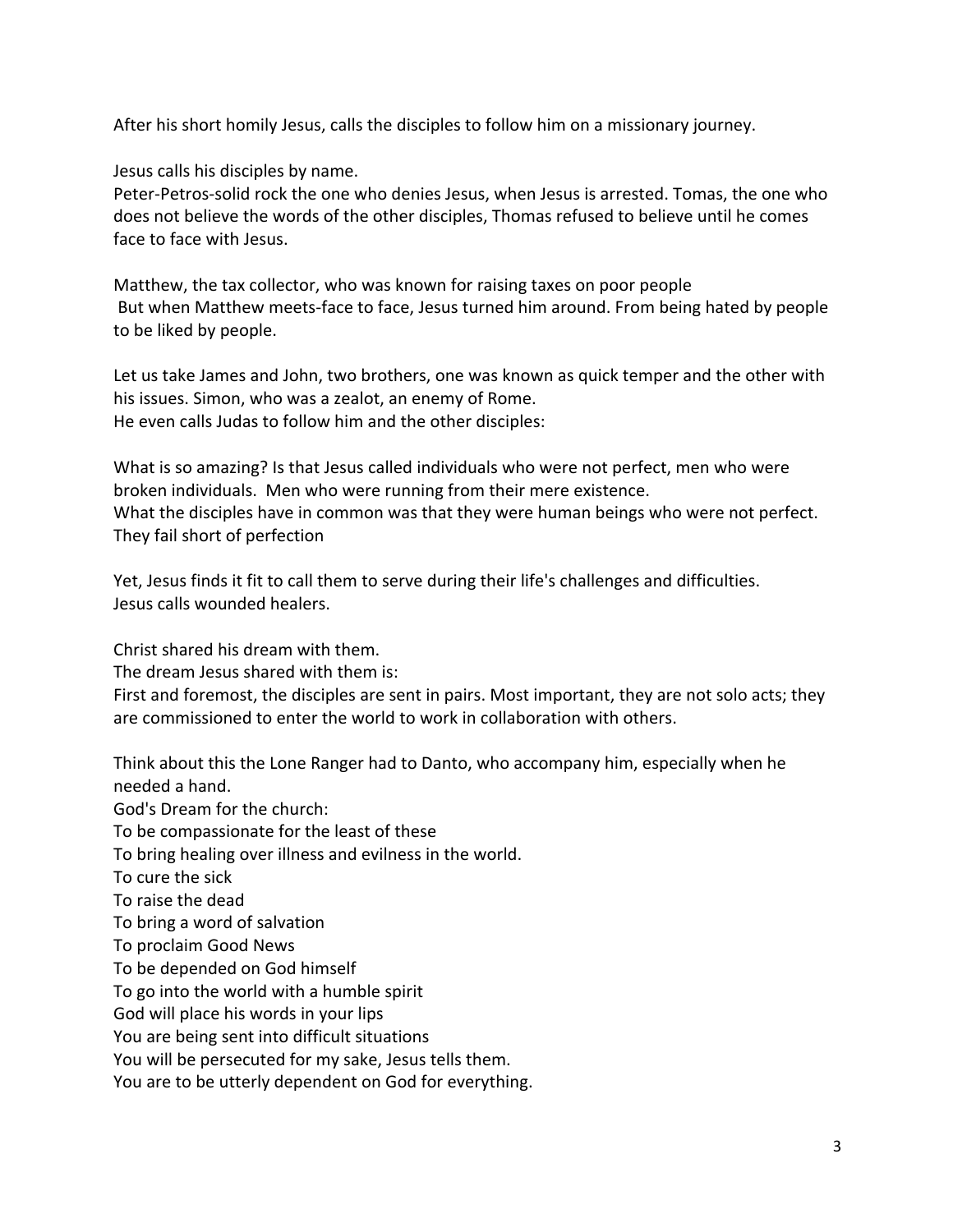What is essential for us to remember is that our blessed Lord Jesus needs help expanding his message of Good News.

You will also observe with me that Matthew, the Gospel writer, is sharing with his audience four movements of leadership. Modeling leadership, viewing the world compassionately, making a timely response, and sending out empowered leaders:<sup>1</sup> Here is what Jesus was teaching his disciples: I do, you watch, I do, you help, you do, I help. And you do, I watch.

Please note, that while the Gospel of Matthew only speaks of men in this chapter, the New Testament informs us that Jesus called other disciples, which included women.

# **What is God's Dream for the Church?**

The dream for the Church is to bring a good word of healing to individuals that need physical, emotional, and spiritual healing. It does take much energy to bring Good News and a word of healing for individuals who are in need to hear Good News in their lives.

# **God is calling us to become an ensemble of care.**

Several days ago, a friend of mines who lives in Florida came to my thoughts throughout the day. Finally, I decided to call him.

I said to my good friend, I am calling to see how you are doing. After several minutes of talking, he said the following, David, thank you I need to talk I needed to hear that everything is going to be alright. I just need to hear the word of Good News.

## **What is God's dream for the Church?**

God's dream is to be a spiritual presence among individuals that are going through a difficult time. Sometimes all we need is to be present without saying much. Sometimes people just need our presence nothing more, nothing less.

Several years ago, my Clinical Pastoral Education supervisor said to me "David, at times we talk to too much, and all people need from us is our accompaniment, not our words or recommendations." So, I said, I do not understand, she replied by saying, "David you talk too much, become a listening presence when you meet with patients or with their families." Yes, at times we talk too much, most people need a good listener, not our personal recommendations or solutions.

## **What is God dream for the Church?**

We are living in an era where we seem to be increasingly divided along racial lines, we are increasing separating from each other.

People of God, God dream is for us to be united, living together in harmony. I know it is difficult, but we can build new bridges of hope for our humanity.